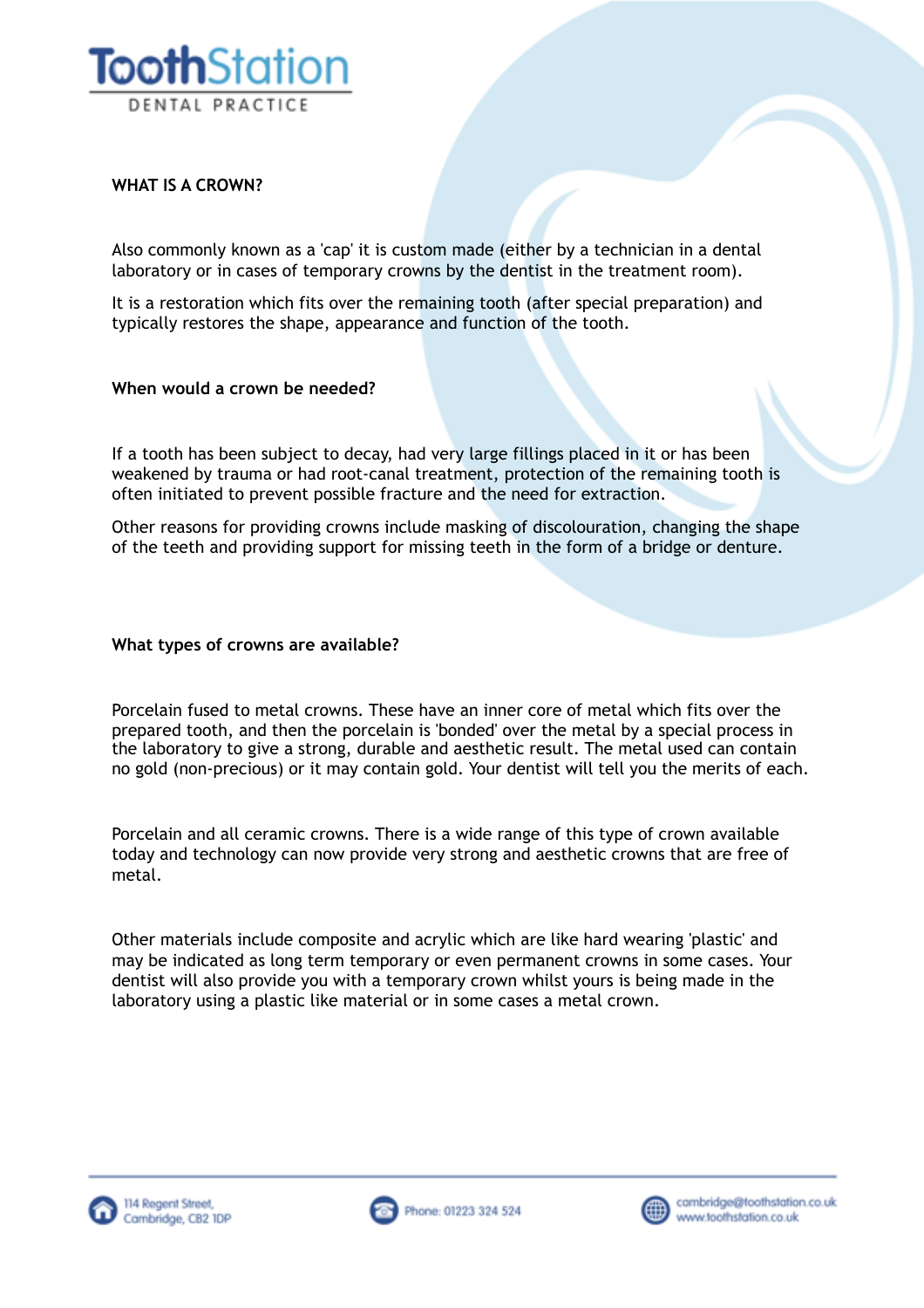

## **BEFORE TREATMENT**

The dentist will discuss with you the advantages and disadvantages of having a crown placed on a tooth. The advantages include the protection and restoration of the damaged tooth, together with possible improvements in appearance. However, they typically involve the removal of a further tooth/teeth as part of the process of creating space for the final restoration.

If the tooth still has an intact nerve supply, the health of the nerve can be compromised further by this process and as a result may die and require root- canal treatment to save the tooth if that is deemed possible. Approximately 4 out of 10 teeth die as a result of the stress of decay, fillings and finally crowning over a period of time.

Once a crown has been placed, replacement will be required in the future. Whilst nothing can be guaranteed 100%, a crown will typically give five or more years' service and most a lot more, provided that the crown is not subject to accidental damage or does not require to be cut through in the event of the death of the nerve to allow access for root-canal treatment.

*The dentist will also tell you the costs of the treatment and the options available to you.*

In complicated cases your dentist may also take impressions for study models before treatment is carried out, especially if your bite is considered complex.

Where teeth are not healthy and root-canal treatment is required to be carried out, a period of typically six months is advised to assess the result of the treatment before proceeding with the placement of the crown. In addition, further reinforcement of the underlying tooth may be required to hold the crown securely in place. Your dentist may have to place one or more post(s) (similar to large pins which fit) into the canals where the nerve(s) used to be and a core which replaces the lost centre of the tooth to allow the crown enough support to be able to be effective.

In the event that neither of these procedures are possible, extraction of the tooth may be the best option and replacement of the missing tooth (on demand) can be provided by a number of options which your dentist will discuss with you.

Your dentist should check your medical history before treatment. You should make him aware of any illnesses or allergies you have and of any drugs you take before treatment.